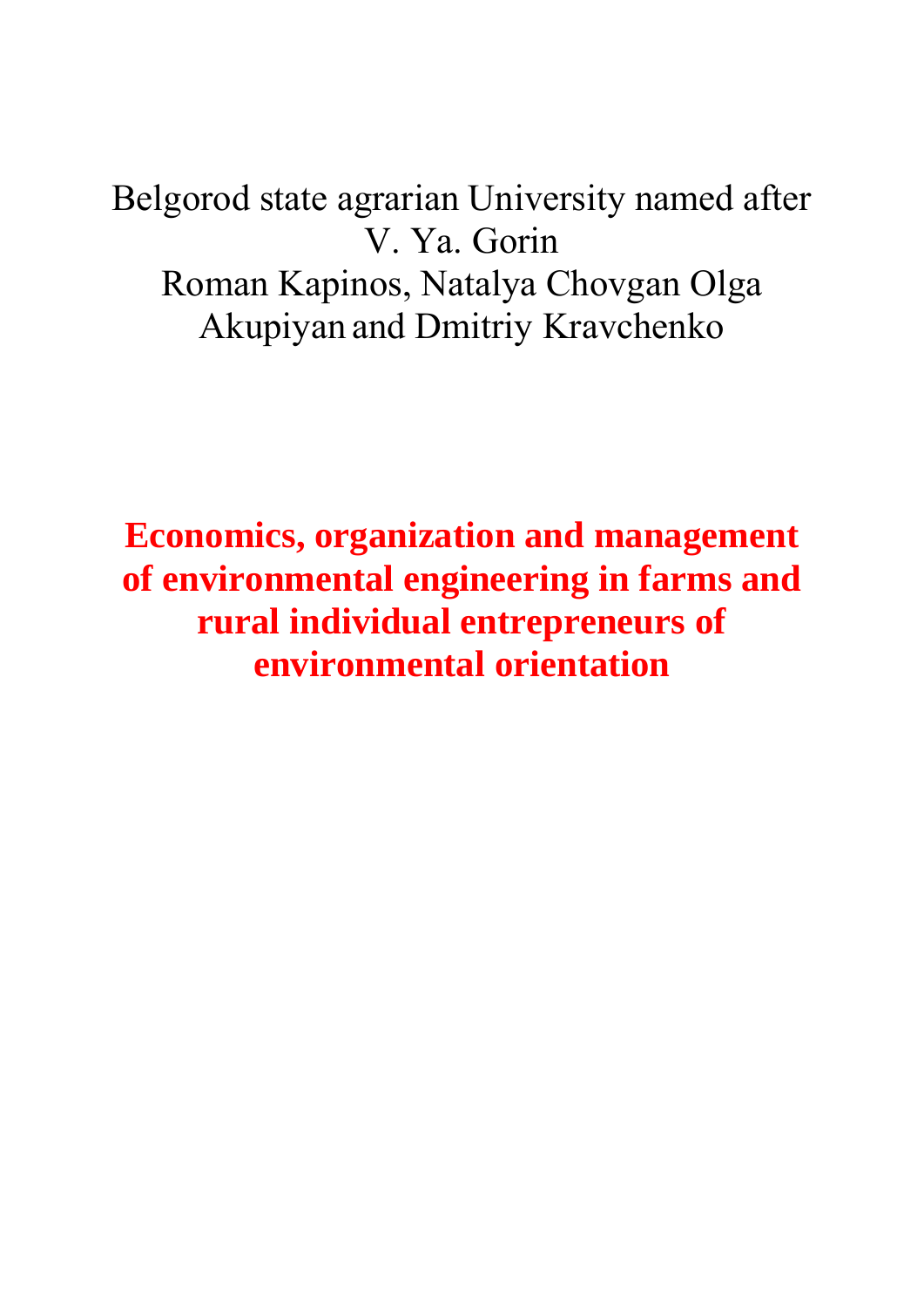**We propose a model for managing environmental engineering of agricultural farms with an ecological orientation, which organically combines state and public control, and is carried out in convenient remote (electronic, interactive, mobile) forms.**



Fig. 1 Model of remote control of ecological engineering of agricultural farms of ecological orientation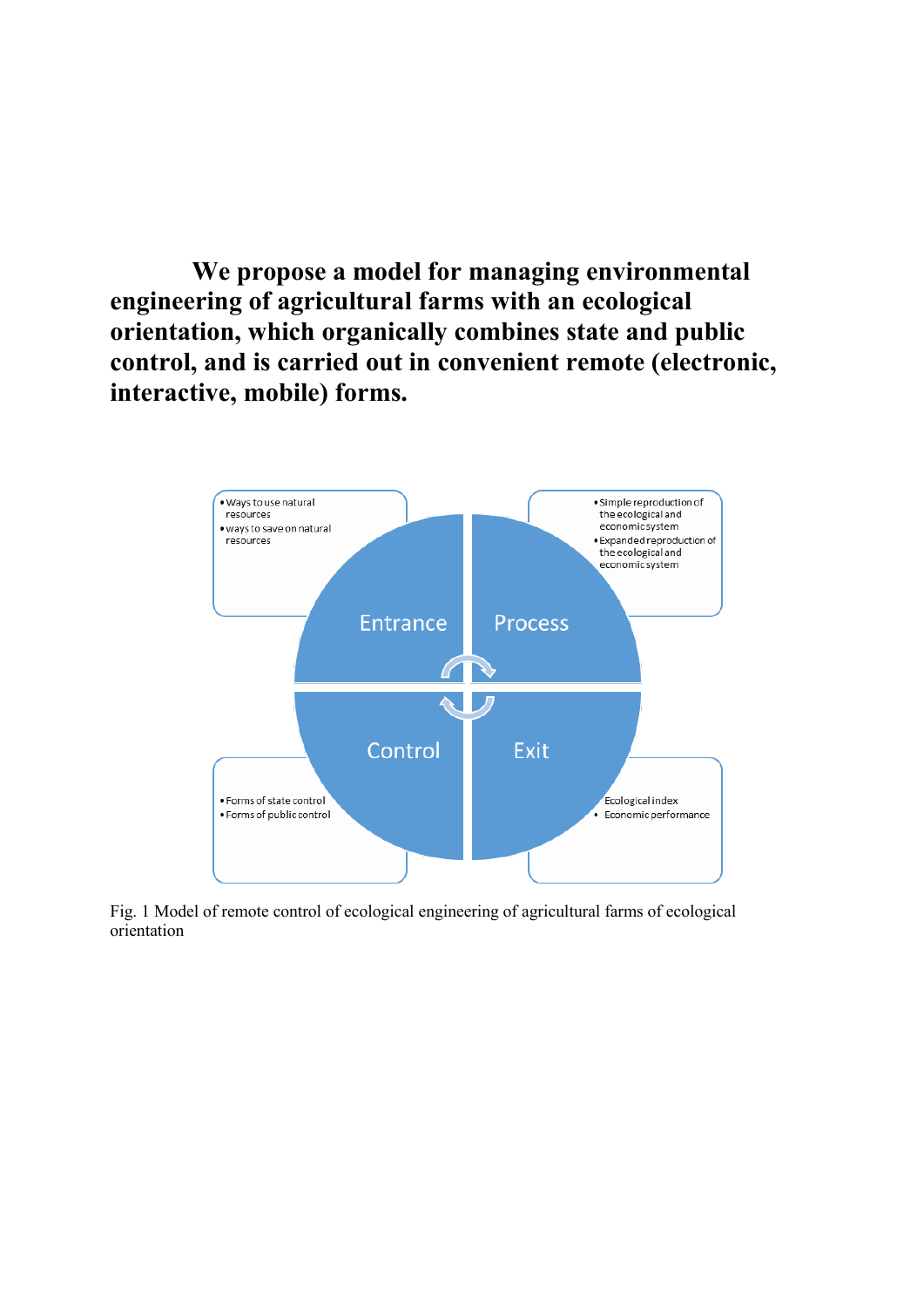**At the same time, we refer to the main environmental indicators in the "Exit" block:**

**1. Revival of the ecological system.**

**2. Maintaining the existing balance of the ecological system.**

**3. Improvement of the ecological system.**

**The main forms of state remote "Control" include:**

**1. Fines.**

**2. Grants.**

**3. Tax benefits.** 

**- issued and received in one of the forms acceptable to the farm:**

**1. Email address.**

**2. Mobile message.**

**3. Message on a special website of "state Services".**

**The main forms of public remote "Control" include:**

**1. Report on violation of environmental legislation and state and international environmental standards.**

**2. Warning about violations of the economy.**

**3. Sending a request to the state authorities about the violation.**

**- issued and received in one of the forms acceptable to the farm:**

**1. Email address.**

**2. Mobile message.**

**3. The message on a special website of the environmental public organizations.**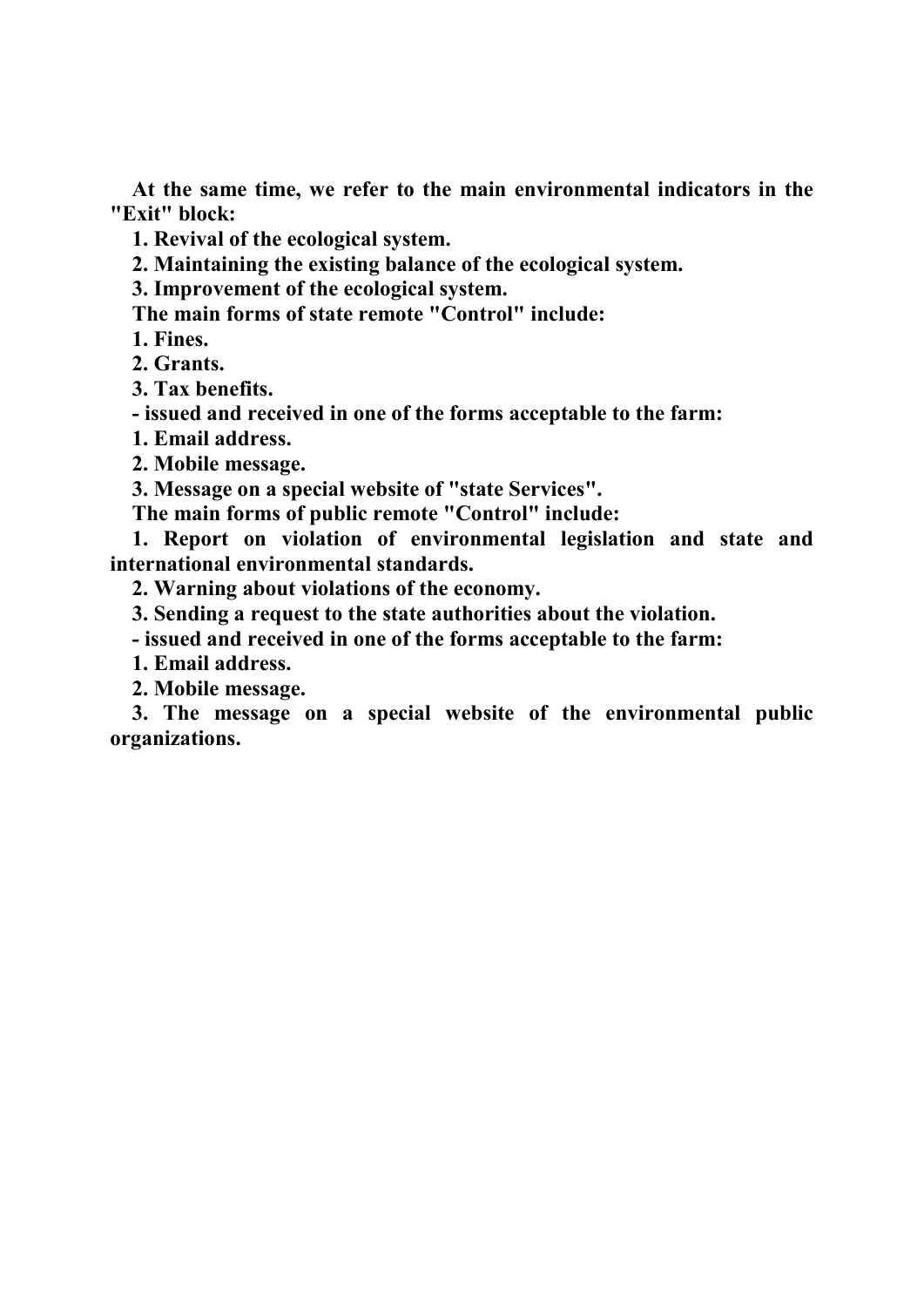**The given model of remote control of environmental engineering, using the experience of Prof. Lemesheva M. Ya., can be represented as a problem of linear programming of a remote control system for environmental engineering:**

$$
\sum_{i=1}^{m} a_{ij} b_i \geq c d_{0j}, \quad j = 1... \quad n
$$
\n
$$
k_l : \sum_{i=1}^{m} m_{il} b_i \geq c p_l d_{0l}, \quad l = 1... \quad s
$$
\n
$$
c \rightarrow \max \tag{3}
$$
\n
$$
b_i \geq 0, \quad i = 1... \quad m
$$
\n
$$
(4)
$$

where  $b_i$  is the intensity of possible technologies,

**number of resources l-th species,**

 $a_{ij}$  production of regulatory factors,

**regulatory loss factors (deterioration of) quality of a certain kind of natural good as a result of the production activity of the economic system,**

**c measure of the maximum possible amount of economic and environmental options that you can get in this situation,**

 $p_i$  control parameters that characterize the comparative importance of environmental components  $d_{0l}$  in the economic and environmental set. At the same time,  $p_i$  is usually 0 in modern economic practice  $-$  *i.e.* it is not **taken into account.**

**So, for example, if as a result of using land near ecological farms (ecological settlements "Serebryany Bor" and "Korenskie Rodniki") for open-pit mining, the environmental engineering formulas given by us show that economic and environmental indicators in the mining area will deteriorate at least 8 times: land degradation, water and air pollution, death of flora and fauna, and a sharp deterioration in the health of the territory's population-a closed (mine) mining method should be considered more effective, although at the first stage it is more expensive (capitalintensive) – both encouraging (tax benefits, subsidies) and restraining (fines) signals should be transmitted remotely from state bodies to economic entities.**